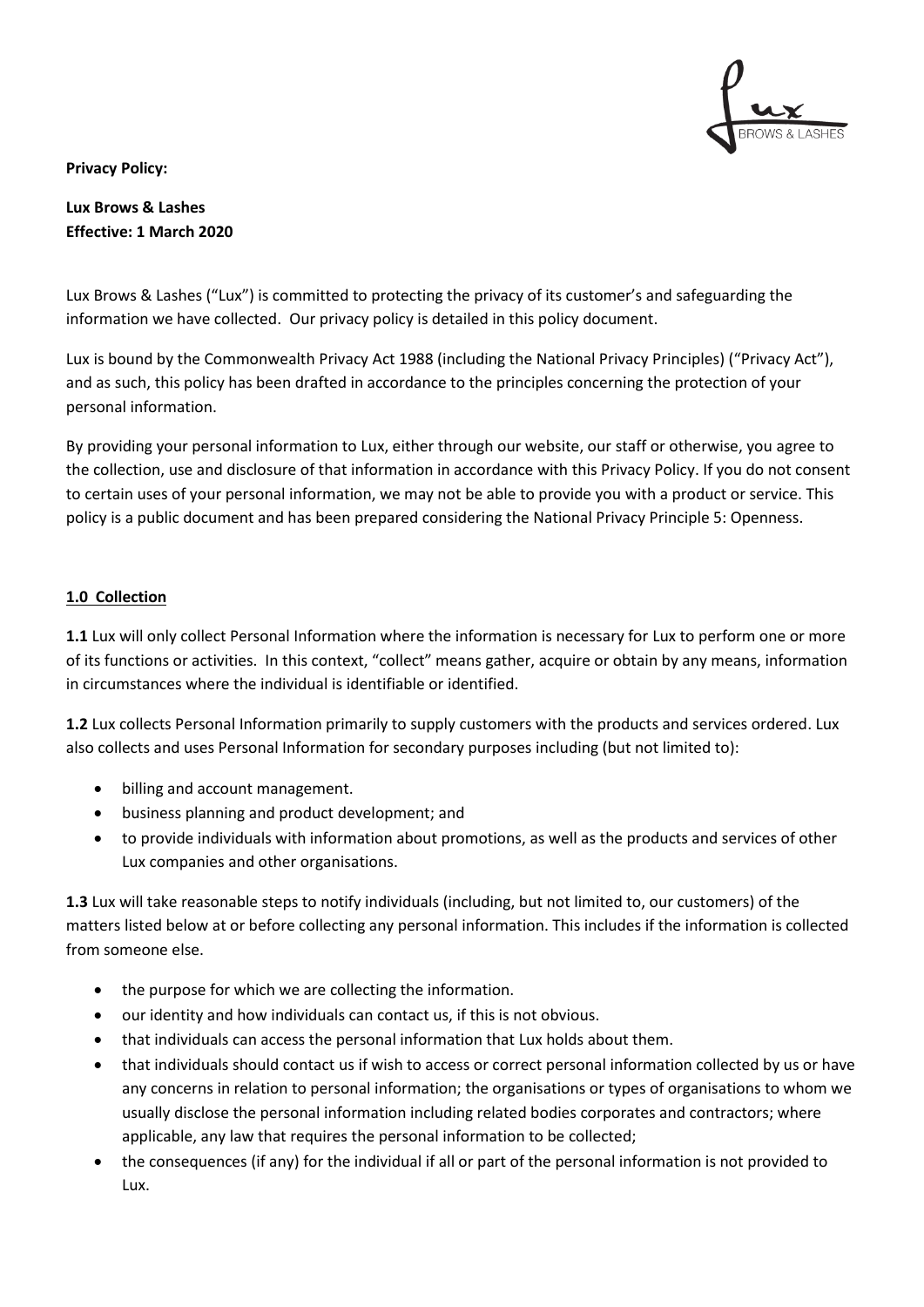**1.4** Where it is not practicable for Lux to notify individuals of all the Collection Information before the collection of Personal Information, Lux will ensure that individuals are notified of the Collection Information as soon as possible after the collection.

**1.5** Lux will collect personal information only by lawful and fair means and not in an unreasonably intrusive way. Where possible, Lux will collect Personal Information about that Individual from that Individual.

# **2.0 Use and Disclosure**

**2.1** Lux will not use or disclose personal information about an individual for a purpose (secondary purpose) other than the primary purpose of collection unless:

- the individual has consented to the use or disclosure; or
- the secondary purpose is related to the primary purpose of collection and, if the personal information is sensitive information, directly related to the primary purpose of collection and the individual would reasonably expect Lux to use or disclose the information for the secondary purpose.

**2.2** Lux Uses Personal Information primarily for the purposes listed in 1.2 above.

**2.3** If Lux conducts any Direct Marketing to individuals it will ensure that:

- the individual has not made a request to Lux not to receive direct marketing communications.
- the individual is clearly notified of their right to Opt Out from further Direct Marketing.
- there is only one Use of the information before the Opt Out right is given
- the individual is given an Opt Out in all further instances of Direct Marketing if they have not previously chosen to Opt Out; and
- if the individual Opts Out of all Direct Marketing the Opt Out will be respected by Lux.

**2.4** Lux may also use Personal Information for reasons related to law enforcement or internal investigations into unlawful activities.

**2.5** Lux may Disclose Personal Information to related or unrelated third parties if consent has been obtained from the individual. This will include obtaining the individual's consent for Disclosures made under the credit reporting requirements of the Privacy Act.

**2.6** Lux may Disclose Personal Information to law enforcement agencies, government agencies, courts or external advisers where permitted or required by law.

**2.7** If a Disclosure is not for a Primary Purpose; is not for a related Secondary Purpose; or upfront consent has not been obtained, Lux will not Disclose Personal Information otherwise than in accordance with the exceptions set out at 2.5 to 2.7 above.

**2.8** Lux will not use Personal Information without taking reasonable steps to ensure that the information is accurate, complete and up to date.

**2.9** Lux does not generally sell or share its customer lists on a commercial basis with third parties but if it did, it would only do so if we had the appropriate consent of the individual involved.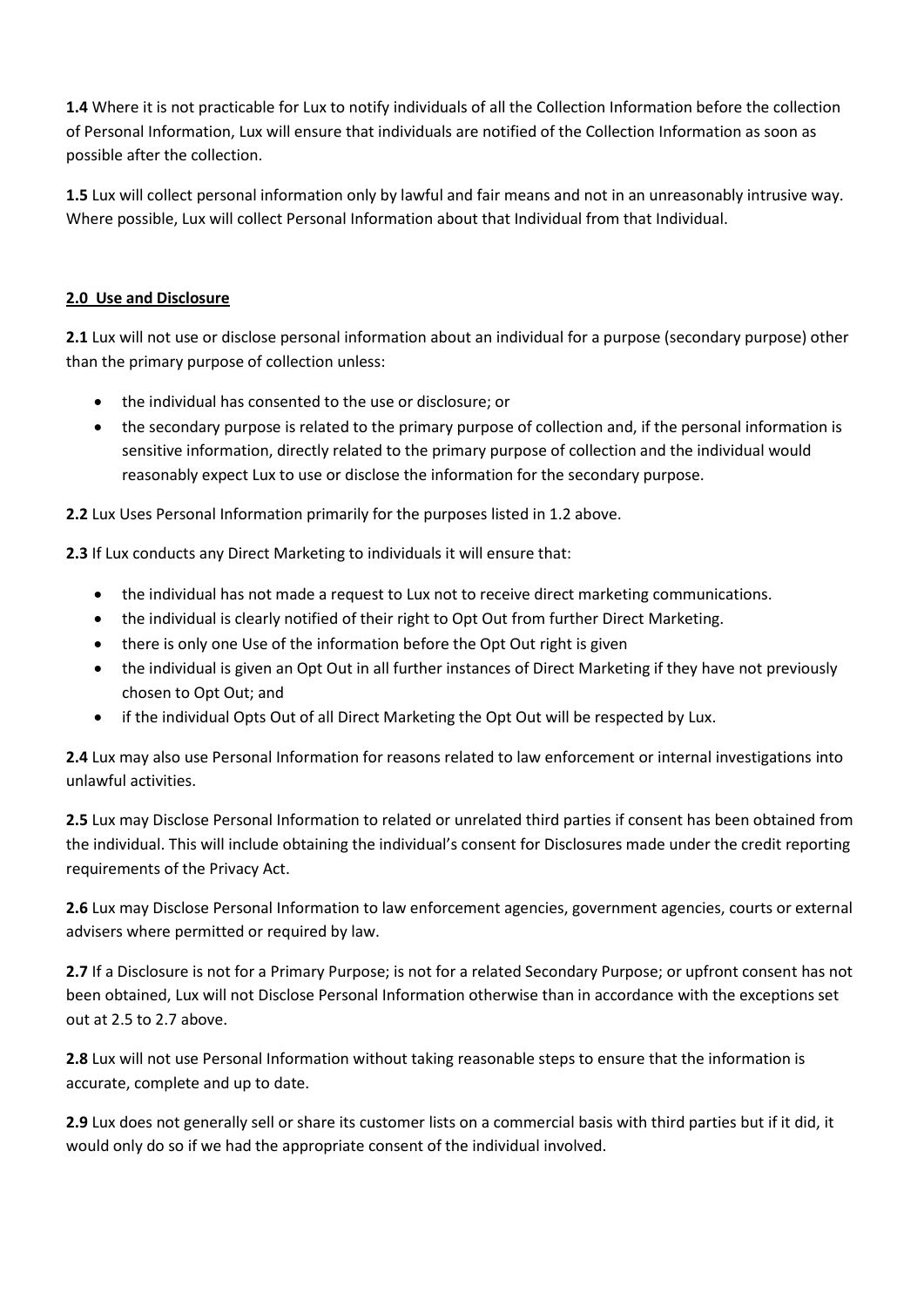## **3.0 Information quality**

**3.1** Lux will take reasonable steps to ensure that the information it collects, uses and discloses is accurate, complete and up to date.

## **4.0 Information security**

**4.1** Lux requires employees and contractors to perform their duties in a manner that is consistent with Lux' legal responsibilities in relation to privacy.

**4.2** Lux will take all reasonable steps to ensure that paper and electronic records containing Personal Information are stored in facilities that are only accessible by employees of the company for the sole purpose of performing their job.

**4.3** Lux will review, on a regular and ongoing basis, its information security practices to ascertain how ongoing responsibilities can be achieved and maintained.

**4.4** Lux will take reasonable steps to destroy or permanently de-identify personal information if it is no longer needed for any purpose.

#### **5.0 Openness**

**5.1** Lux' Privacy Officer will be the first point of contact for inquiries about privacy issues. Individuals wishing to make an inquiry or complaint regarding privacy should do so by contacting Lux' Privacy Officer.

**5.2** Lux' website will include a copy of this Privacy Policy.

**5.3** This Privacy Policy is a publicly available document and is accessible by the general public.

**5.4** On request by a person, Lux will take reasonable steps to let the person know, generally, the sort of personal information it holds, for what purpose, and how it collects, holds, uses and discloses that information.

#### **6.0 Access and correction**

**6.1** Lux will allow its records containing Personal Information to be accessed by the individual concerned in accordance with the Privacy Act.

**6.2** Lux will correct its records containing Personal Information as soon as practically possible, at the request of the individual concerned in accordance with the Privacy Act.

**6.3** Individuals wishing to lodge a request to access and/or correct their Personal Information should do so by contacting Lux' Privacy Officer.

**6.4** Lux may charge a fee for processing an access request.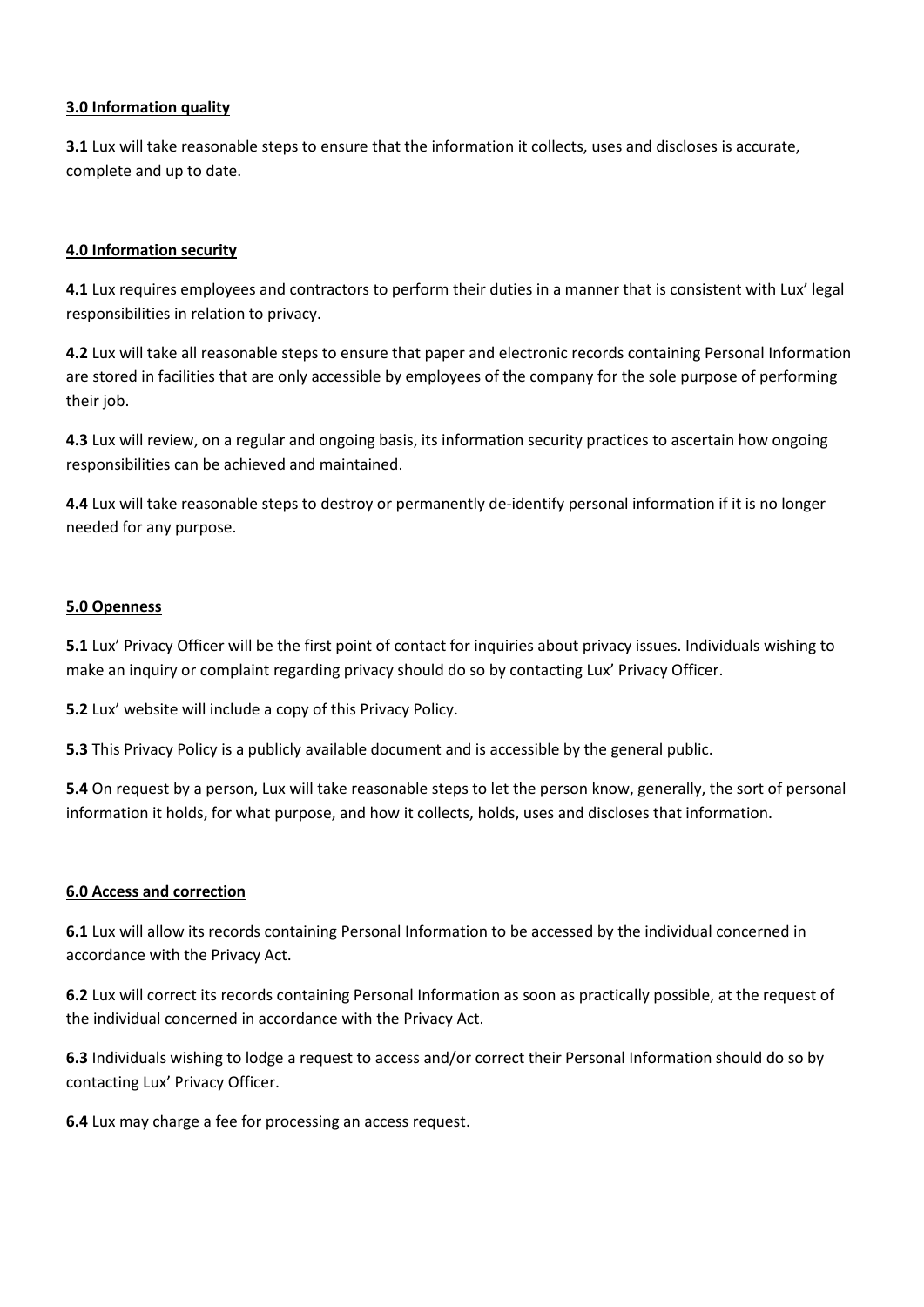## **7.0 Anonymous transactions**

**7.1** Lux will not make it mandatory for visitors to its web sites to provide Personal Information.

## **8.0 Transferring personal information overseas**

**8.1** Lux will only send Personal Information to an unrelated organisation overseas where:

- the individuals has provided consent to the transfer; or
- the transfer is necessary for the performance of a contract between the individual and the organisation; or
- the transfer is necessary for the conclusion or performance of a contract concluded in the interest of the individual between the organisation and a third party; or
- the transfer is for the benefit of the individual was impracticable to obtain the consent of the individual prior to that transfer and if it were practicable to obtain such consent, the individual would be likely to give the consent.

# **9.0 Definitions**

**"Collect"** means gather, acquire or obtain by any means, information in circumstances where the individual is identifiable or identified.

**"Collection Information"** means the information outlined in 1.3 notified to individuals prior to, or as soon as practical after, the collection of their Personal Information.

**"Direct Marketing"** means the marketing of goods or services through means of communication including written, verbal or electronic means.

**"Disclosure"** generally means the release of information outside Lux.

**"Individuals"** includes any natural persons and legal entity as defined by the Corporations Act.

**"Opt Out"** means an individual's expressed request not to receive further Direct Marketing.

**"Personal Information"** means information or an opinion (including information or an opinion forming part of a database), whether true or not and whether recorded in a material form or not, about an individual whose identity is apparent, or can reasonably be ascertained from the information or opinion.

**"Primary Purpose"** is the dominant or fundamental reason for information being collected in a particular transaction.

**"Privacy Act"** means the Commonwealth Privacy Act 1988 (including the National Privacy Principles).

**"Privacy Policy"** is taken to mean this privacy policy document.

**"Reasonable Expectation"** means a reasonable individual's expectation that their personal information might be Used or Disclosed for the particular purpose.

**"Use"** means the handling of Personal Information within Lux.